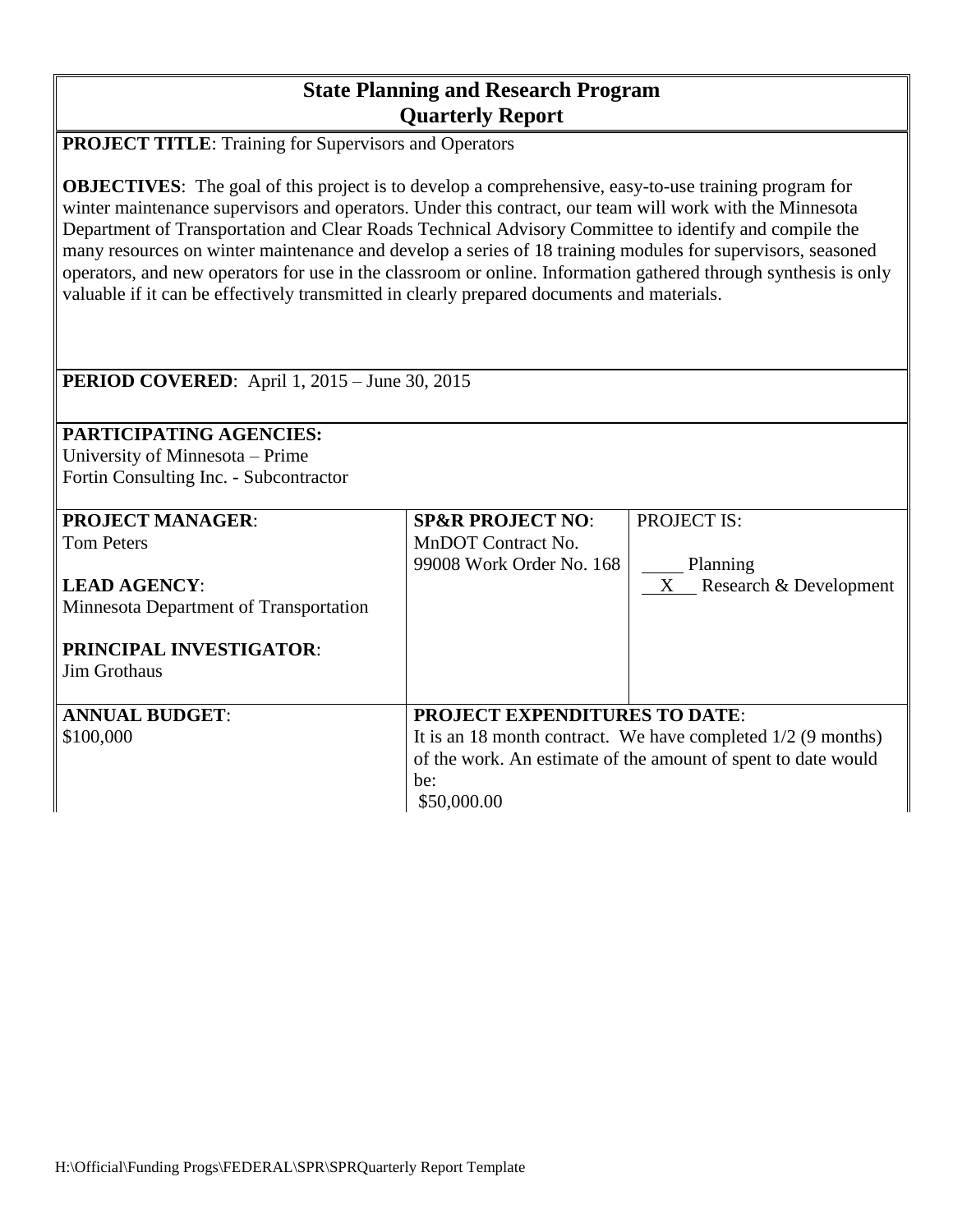## **WORK COMPLETED:**

To date the project team has worked on the following modules. Each of the PPT modules contains technical information and photos. These modules are approx.. 80% complete. The instruction workbook, quizzes, PPT formatting still need to be complete. Fortin Consulting has been working very closely with the TAP to obtain comments and approval during this process. A conference call to discuss project progress is scheduled for August 12, 2015

14 Modules are at 80% complete. Each of these modules has a PPT with Technical Content that has been approved by the TAP but do have the supporting materials (instruction workbook, pre/post test, answer key,  $etc...$ )

Module 1: Plowing Procedures

- Module 2: Truck Operations
- Module 3: Spreaders
- Module 4: Material Use
- Module 5: Pre-wetting
- Module 6: Brine Production
- Module 7: De-icing
- Module 8: Anti-icing (including brine use)
- Module 10: De-icing Agent Management Policy
- Module 11: Level of Service
- Module 13: Science of Freeze Point Depressants
- Module 14: Snow and Ice Control Agents and the Environment
- Module16: Weather Basics
- Module 17: Bridge Frost

The following four Modules are currently being developed from a technical point of view and are at various stages in the review process:

Module 9: Safety

- Module 12: Principle of Ice Formation
- Module 15: Drift Control and Wind
- Module 18: Avalanche Management